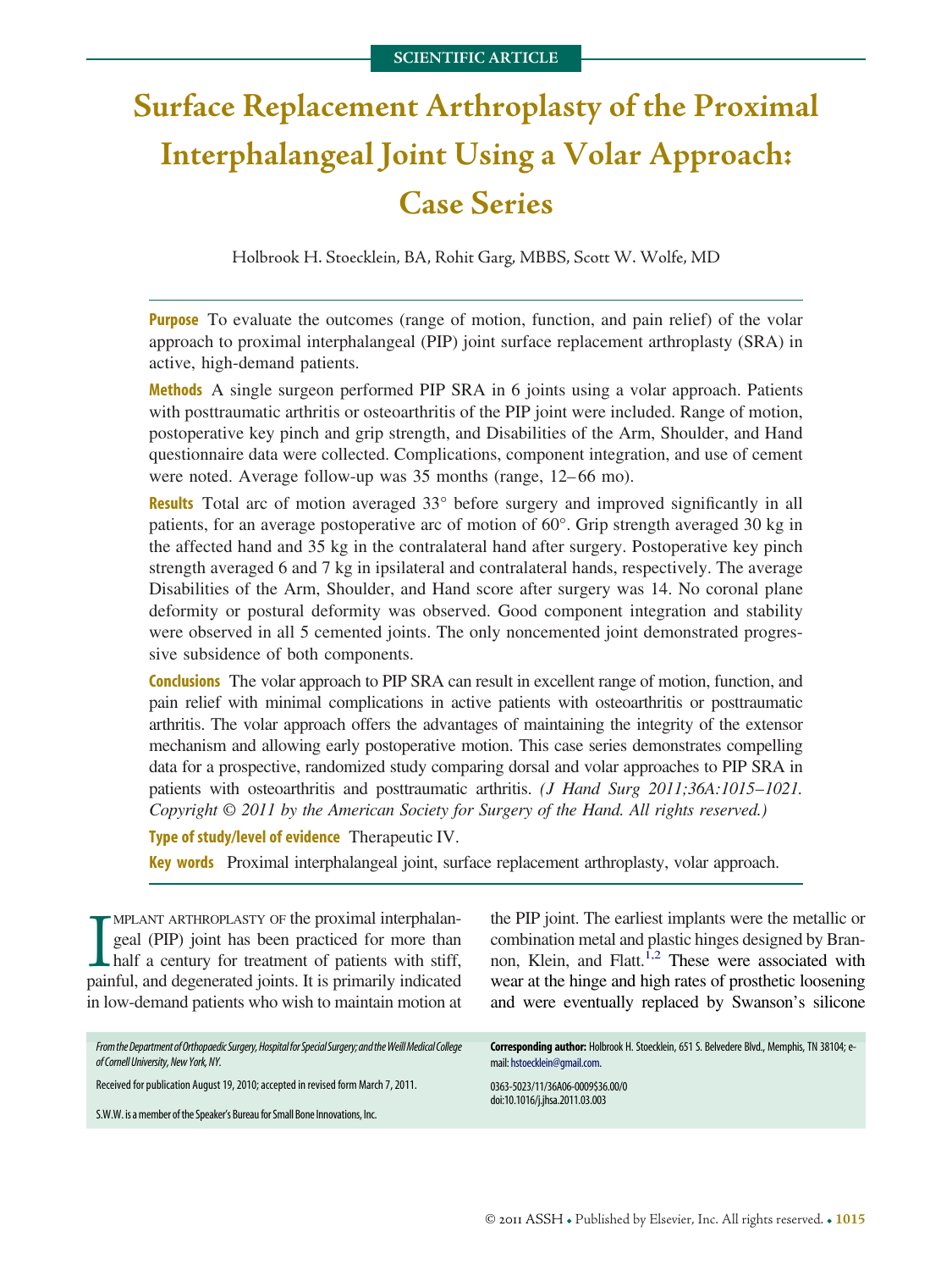<span id="page-1-0"></span>

|                | <b>TABLE 1.</b> Demographic Data |        |           |                                |                |
|----------------|----------------------------------|--------|-----------|--------------------------------|----------------|
| Patient        | Finger                           | Gender | Age $(y)$ | Diagnosis                      | Follow up (mo) |
|                | Middle                           | F      | 54        | <b>Osteoarthritis</b>          | 30             |
| 2              | Ring                             | M      | 53        | Posttraumatic arthritis        | 36             |
| 3              | Ring                             | M      | 71        | <b>Osteoarthritis</b>          | 66             |
| $\overline{4}$ | Middle                           | M      | 31        | Posttraumatic arthritis        | 30             |
| 5              | Index, middle                    | F      | 89        | Osteoarthritis, osteoarthritis | 12             |

elastomer implant.<sup>3</sup> Further advances were marked by the advent of a 2-piece bicondylar design<sup>4</sup> for surface replacement arthroplasty (SRA). Surface replacement arthroplasty of the PIP joint has been traditionally performed using a cobalt-chromium proximal component and an ultra-high molecular weight polyethylene distal component<sup>3,5,6</sup> and, more recently, using pyrolytic carbon components.<sup> $7-9$ </sup> Satisfactory pain relief and various degrees of restoration of joint motion have been reported for both Swanson's silicone implant<sup>7,10–14</sup> and SRA component designs. $3,5-9$ 

Several techniques for PIP implant arthroplasty have been described, including dorsal,  $3,6-9,12,14$  lateral,  $3,13$ and volar $3,6, 10,11$  approaches. The possibility of bowstringing due to disruption of the flexor tendon sheath and violation of volar plate integrity have been cited as drawbacks to the volar approach.<sup>3</sup> However, proponents of the volar approach cite preservation of central slip integrity, avoidance of extensor mechanism adhesions, and the ability to begin immediate motion after surgery as distinct advantages. The lateral approach has the disadvantage of more extensive soft tissue disruption, including the collateral ligament complex, the volar plate, and the dorsal capsule. Dorsal approach advocates use both tendon splitting and tendon reflecting approaches, with no clear advantages of one over the other.

Similar outcomes have been reported for both dorsal and volar approaches to flexible silicone implant arthroplasty.<sup>7,10–14</sup> Herren and Simmen reported no difference in postoperative pain, stability, or range of motion (ROM) between these 2 approaches in a retrospective comparison[.15](#page-6-0) However, in reports published for SRA of the PIP joint, the dorsal approach has been used exclusively<sup>5,8,9</sup> or in the vast majority of patients.<sup>3,6,7</sup> Only 16 cases have been reported in which the volar approach to SRA of the PIP joint was used, $3,6$  and, to our knowledge, only 1 study $<sup>6</sup>$  has reported the results</sup> separately for the 6 patients in whom the volar approach was used for SRA. Despite the advances in implant design and surgical approach, there is currently no consensus as to what surgical approach yields optimal patient outcomes. This series describes the experience of the senior author (S.W.W.) with the volar approach to SRA of the PIP joint in a cohort of high-demand patients, all of whom are recreational golfers, with osteoarthritis or posttraumatic arthritis of the PIP joint.

#### **PATIENTS AND METHODS**

#### **Demographics**

This series reports the outcomes of 6 PIP surface replacement arthroplasties in 5 recreational golfers, performed by the senior author from 2002 to 2009 using the volar approach. The SR PIP implants (Small Bone Innovations, Inc., Morrisville, PA) were used in 1 index, 2 ring, and 3 middle finger PIP joints, all in the dominant hand, in 3 men and 2 women with osteoarthritis or posttraumatic degenerative arthritis [\(Table 1\)](#page-1-0). One patient had concurrent distal interphalangeal joint arthrodesis in addition to the PIP SRA in her middle finger. Another patient had simultaneous PIP joint SRA for her left index and middle fingers. This same patient had previously undergone distal interphalangeal joint arthrodesis of her left middle finger. Two patients who had PIP SRA during the time period reported were not included. One had a diagnosis of inflammatory arthritis, and the other died of unrelated causes 6 months after her surgery. The average age at the time of surgery was 60 years (range, 28–88 y) and the average follow-up period was 35 months (range, 12–66 mo). Indications included pain, deformity, loss of motion in the affected digit, severe radiographic degenerative changes with complete loss of joint space, and failure of nonsurgical treatment for a minimum of 6 months. Contraindications included inflammatory arthropathy, previous infection, collateral ligament instability, central slip deficiency, severe angular deformity/bone loss, or previous surgery. The PIP implant arthroplasty was not offered for small finger involvement, due to border digit stability concerns and the small intermedullary canals.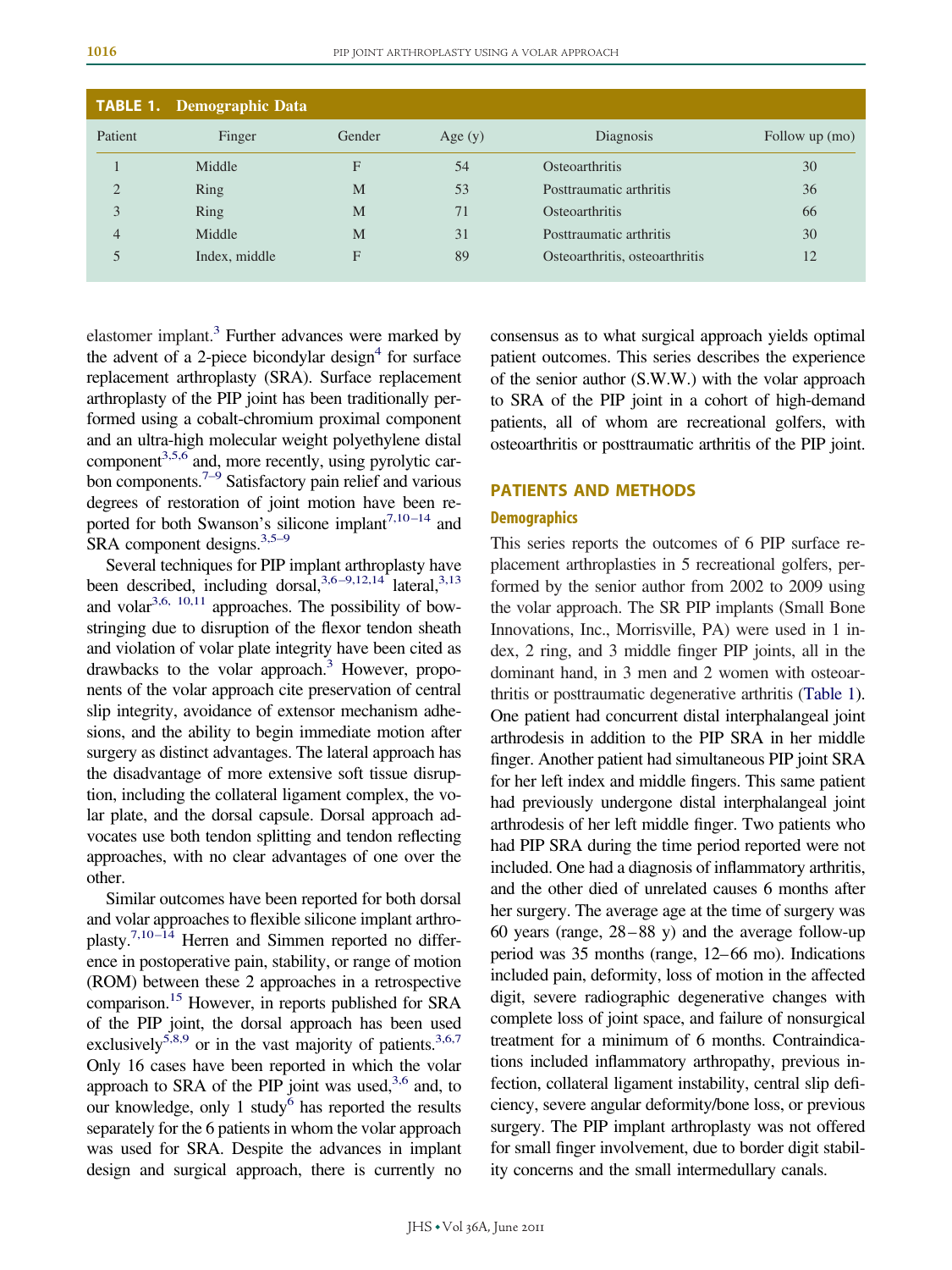### **Study design**

The primary outcome parameter was the postoperative arc of motion, which was compared to preoperative arc of motion. Secondary outcome parameters included postoperative key pinch strength, grip strength, coronal plane deformity, postural deformity, and Disabilities of the Arm, Shoulder, and Hand (DASH) score. Complications, component integration, and use of cement were also noted. Medical records were reviewed retrospectively to obtain preoperative, intraoperative, and postoperative data. Follow-up DASH questionnaires were completed at the time of the final follow-up visit, except in the case of a single patient who completed the DASH questionnaire over the phone after the final follow-up visit. (Reported length of follow-up in this patient, as with all other patients, refers to the time of the final office visit.) All clinical measurements were made by a trained professional other than the senior author. A related-samples Wilcoxon signed ranks test was used to compare preoperative and postoperative arcs of motion  $\alpha$ (alpha=0.05). The study was reviewed and approved by the institution's internal review board.

#### **Surgical technique**

The volar approach has been described previously,<sup>16</sup> but our approach differs slightly and is outlined in this article. A Bruner incision was made over the affected joint. The ulnar side of the flexor tendon sheath was incised between the A2 and A4 pulleys and reflected radially. The flexor digitorum superficialis and profundus tendons were retracted, and the ulnar and radial margins of the volar plate were separated from the accessory collateral ligaments. The volar plate was detached at its distal insertion on the middle phalanx and reflected proximally. The collateral ligaments were incised at their middle phalangeal insertions, allowing them to be reattached, at the conclusion of the case, to the repaired volar plate with a single suture. Care was taken throughout to protect the neurovascular bundles. The joint was then hyperextended to expose the articular surfaces [\(Fig. 1\)](#page-2-0).

The subchondral bone of the middle phalanx and the head of the proximal phalanx, at the level of origin of the collateral ligaments, were removed. Using a Kirschner wire, we made 2 drill holes in the base of the middle phalanx for subsequent reattachment of the volar plate. The digit was reduced, and the cut surfaces were apposed to ensure neutral alignment of the digit in both the sagittal and coronal planes before the medullary canals of the proximal and middle phalanges were reamed. The intramedullary canals of the proximal



**FIGURE 1:** Articular surfaces were exposed after detachment of the volar plate and collateral ligaments.

<span id="page-2-0"></span>and middle phalanges were broached to the same size, as the components are not interchangeable in size.

Trial components were then placed, the joint was reduced, and the flexor tendons were realigned. Joint tightness and fluidity of movement were assessed. Complete flexion of the joint without soft tissue resistance was crucial at this stage, and additional bony resection was carried out, if necessary, to ensure smooth joint motion. Care was taken with revision cuts to maintain the insertion of the central tendon on the base of the middle phalanx. Any angular or rotational malalignment was corrected before final implant insertion. Cement was prepared and injected into the medullary canals, and the final components were inserted into the canals using an impacting guide [\(Fig. 2\)](#page-3-0). In a single case early in the series, in which cement was not used, a press-fit was obtained. The volar plate was reattached through drill holes in the base of the middle phalanx to prevent postoperative hyperextension, and the accessory collateral ligaments were reattached to the volar plate. A final motion check was performed to ensure full ROM, proper rotational alignment, and integrity of the volar plate reconstruction.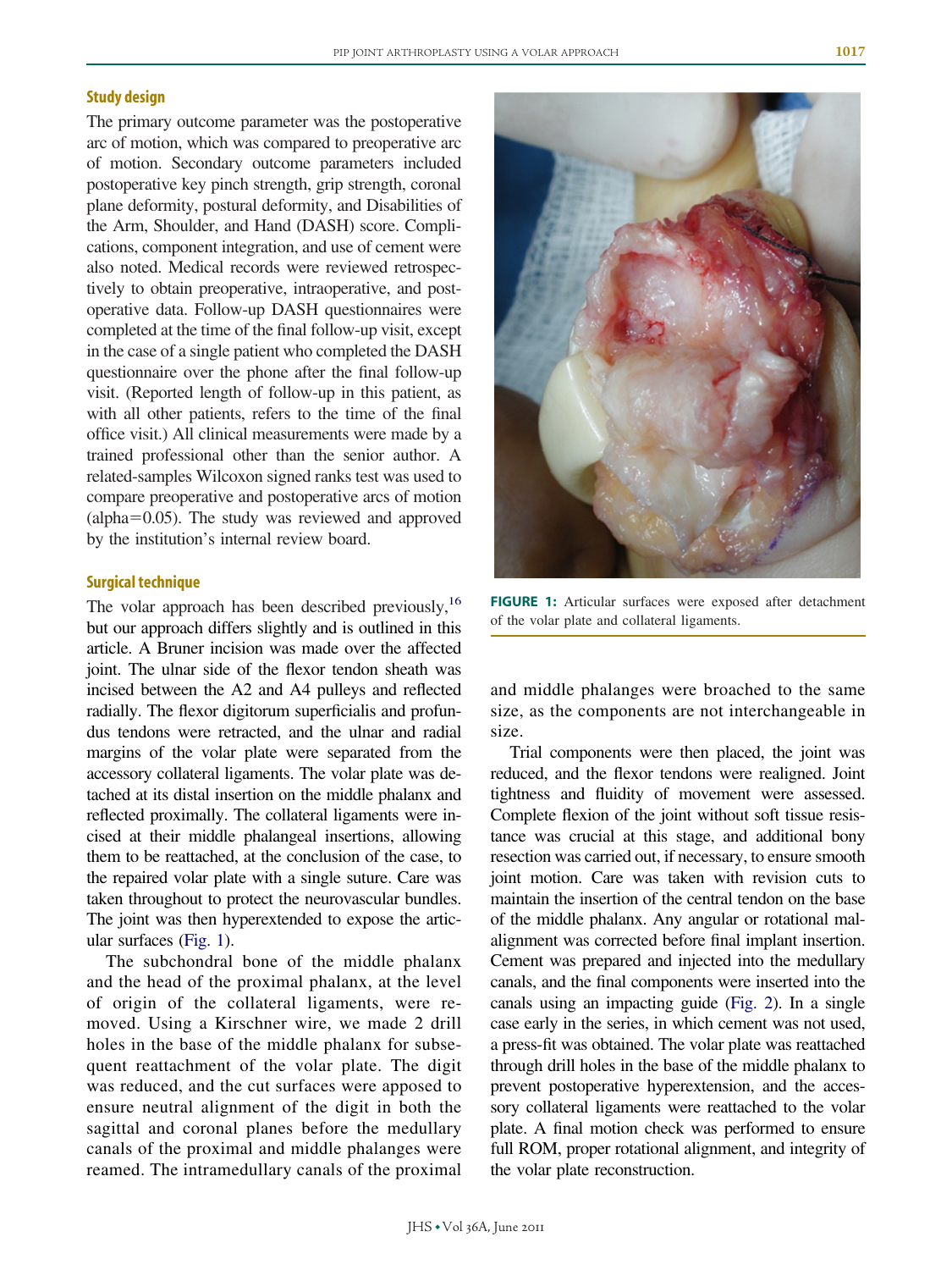

**FIGURE 2:** Final components were placed, with sutures preplaced for reattachment of the volar plate.

<span id="page-3-0"></span>The incision was closed, and a light dressing with a posterior plaster splint was applied. The dressing was removed and therapy begun within 3 days after surgery in all patients. A dorsal hand-based splint in full PIP extension was fabricated, and the patients were encouraged to remove the splint for active, active-assisted, and passive ROM exercises several times daily. Particular attention was paid to maintaining full PIP joint extension throughout the therapy program, using additional static progressive or gentle dynamic splinting if needed. Daytime splinting was discontinued at 4 weeks; night extension splinting was maintained for 2 to 4 additional weeks. Golf and recreational activities were allowed at 3 months, provided the digit was buddy-taped to an adjacent digit. A specific strengthening program was not used.

## **RESULTS**

Preoperative ROM averaged 22° (range, 5° to 35°) of flexion contracture to 54° (range, 45° to 65°) of flexion, for an average total arc of motion of 33° (range, 25° to 40°). After surgery, flexion contractures were eliminated in 3 of the 6 digits and were 15°, 30°, and 30° in the other 3 PIP joints, whereas flexion averaged 77°

(range, 65° to 85°) in all digits. Total arc of motion improved significantly  $(P = .03)$  in all 6 digits, from 33° to an average of 60° (range, 40° to 85°) [\(Table 2\)](#page-4-0).

Grip strength averaged 30 kg (range, 11–50 kg) in the affected hand and 35 kg (range, 16–55 kg) in the contralateral hand after surgery. Postoperative key pinch strength averaged 6 kg (range, 3–9 kg) in the ipsilateral and 7 kg (range, 4–10 kg) in the contralateral hand. Average DASH score after surgery was 14 and ranged from 1 to 33. It is notable that the highest score was seen in the elderly patient with diffuse degenerative disease throughout all digits, which might have confounded the results of her DASH score. Only 2 patients reported occasional pain at a level of 3 on a scale of 1 to 5, and 3 patients reported a level of 2 or less.

All patients continue to play golf regularly, without notable discomfort. No coronal plane deformity or postural deformity has been observed in any patient after surgery. No bowstringing of the flexor tendons was evident on clinical examination in any patient in this series. Good component integration and stability were observed in all 5 cemented joints. The noncemented joint demonstrated progressive subsidence of the proximal and distal components; however, at 66 months after surgery, the subsidence appears to have stabilized, the patient has no discomfort, and he plays golf regularly.

#### **DISCUSSION**

Pain, limited motion, and joint destruction in the PIP joint can be managed with conservative measures, arthrodesis, or implant arthroplasty. Conservative measures such as decreased activity, splinting, antiinflammatory medication, and corticosteroid injection should be attempted and can be effective in all stages of  $osteoarthritis.<sup>11</sup> Surgical intervention should be delayed$ until nonsurgical treatment has been exhausted.

Arthrodesis can afford excellent pain relief<sup>12</sup> and might be the better option for patients with major bone loss, fixed flexion contractures, central slip deficiency, angular deformity, previous infection, or severely damaged surrounding soft tissue.<sup>17</sup> Traditionally, it has also been the preferred method of treatment in the index finger, where pinch strength and lateral stability are required. Active patients find arthrodesis an unpalatable option for the middle and ring fingers, where grip strength and maximum arc of motion are more important, particularly for gripping a golf club.<sup>12</sup>

Arthroplasty provides both pain relief and restoration of joint motion and has seen advances in both technique and implant design since its inception in the late 1950s. The majority of cases in the literature performed through a volar approach have used silicone implants.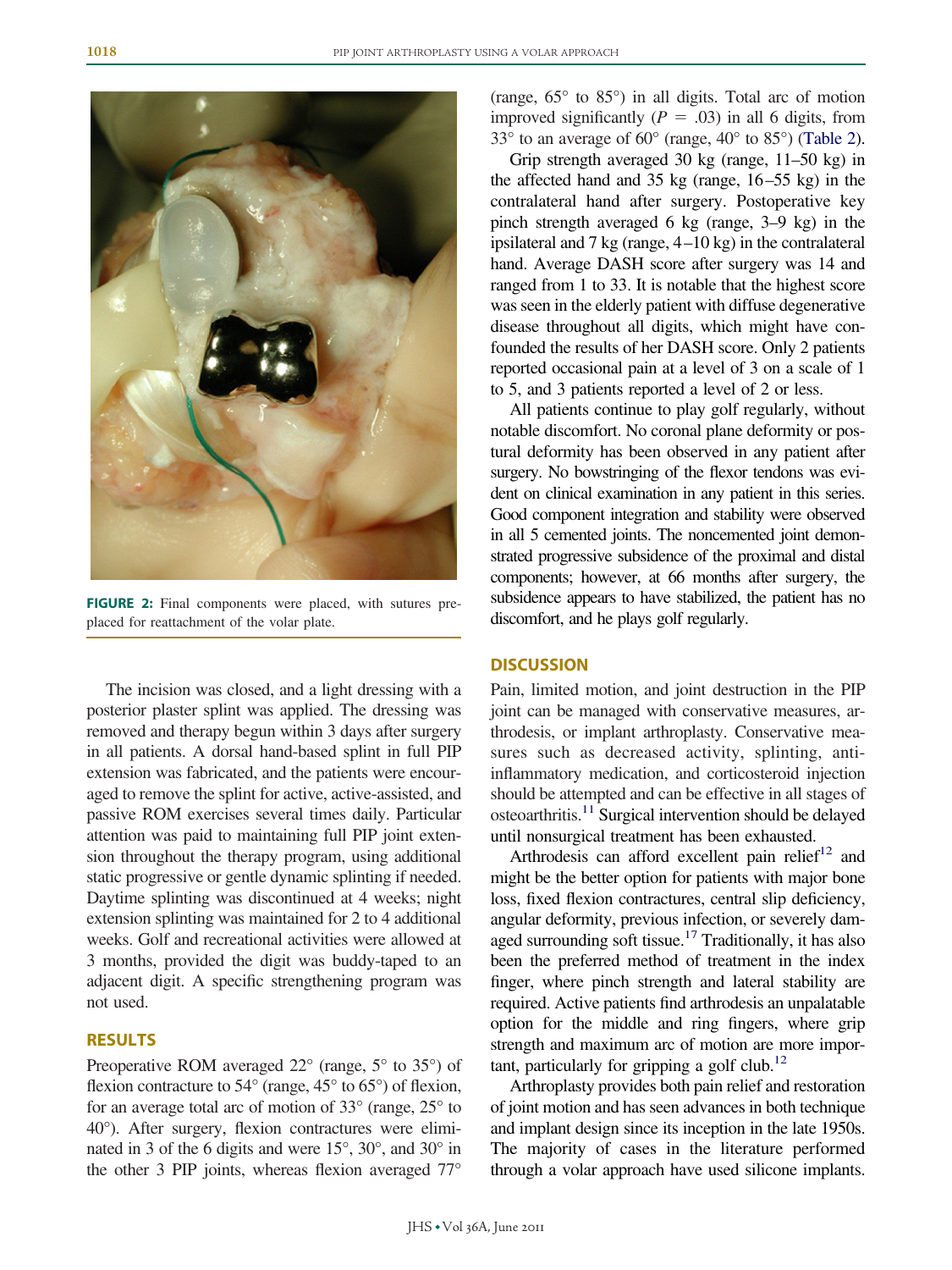<span id="page-4-0"></span>

| Patient        | Finger        | Flexion<br>Contracture $(°)$ |                | Flexion $(°)$ |        | Arc of Motion $(°)$ |        |
|----------------|---------------|------------------------------|----------------|---------------|--------|---------------------|--------|
|                |               | Pre                          | Post           | Pre           | Post   | Pre                 | Post   |
|                | Middle        | 5                            | $\overline{0}$ | 45            | 68     | 40                  | 68     |
| $\overline{2}$ | Ring          | 20                           | $\overline{0}$ | 45            | 85     | 25                  | 85     |
| 3              | Ring          | 20                           | $\overline{0}$ | 60            | 65     | 40                  | 65     |
| $\overline{4}$ | Middle        | 30                           | 15             | 55            | 70     | 25                  | 55     |
| 5              | Index, middle | 20, 35                       | 30, 30         | 55, 65        | 70, 75 | 35, 30              | 40, 45 |

Schneider<sup>10</sup> reported an average postoperative ROM of 48° (range, 5° to 85°) with only 2 revisions necessary in the group of 29 joints but hesitated to draw conclusions from a relatively short average follow-up period of 14 months. Lin et al described 69 silicone implant arthroplasties in patients with both osteoarthritis and inflammatory arthritis using a volar approach.<sup>11</sup> Range of motion across all patients was 46°, but the best postoperative ROM was seen in patients with osteoarthritis (an average of 58°) and the greatest improvement in ROM, from 26° before surgery to 39° after surgery, was seen in patients with posttraumatic arthritis.

Most of the reported series of PIP silicone arthroplasty have been performed through a dorsal approach. In these studies, postoperative ROM ranged from 49° to 56°[.7,12,18](#page-5-3) Branam et al actually reported a decrease in average ROM after surgery (from  $53^{\circ}$  to  $49^{\circ}$ ) in those patients  $(n=22 \text{ of } 41 \text{ total})$  who received a silicone implant[.7](#page-5-3) In total, results of silicone implant arthroplasty seem to be similar for dorsal and volar approaches. Complications with the silicone implant were noted across the board and included implant fractures, angular deformities, and erosion.<sup>7,11,12,14</sup>

Proximal interphalangeal joint SRA was developed in 1979 by Linscheid and Dobyns.<sup>4</sup> Their 2-piece bicondylar implant was designed to better replicate anatomical motion. Recent studies have demonstrated better coronal plane angulation and patient satisfaction with equivalent pain relief and postoperative ROM when compared to the silicone implant.<sup>7</sup>

The first study to include different approaches for SRA of the PIP joint was published by Linscheid et  $al<sup>3</sup>$ in 1997 and included 66 joint replacements in 47 patients over a 14-year period. The vast majority of these procedures were performed through a dorsal extensorsplitting approach, and only 10 were done using a volar approach. Postoperative ROM was 47° and was reported only for the group as a whole. The best results were obtained in patients with degenerative joint disease. Good or fair results were reported in 79% of joints implanted through a dorsal approach, and in only 6 of the 10 cases (60%) using the volar approach. Notably, 4 of the 10 volar approach patients had fixed swan-neck deformity and the authors stated "complications tended to reflect preoperative status."

Johnstone reported excellent long-term pain relief in 18 of 20 joints, all but 2 of which were osteoarthritic or posttraumatic, using exclusively the dorsal approach.<sup>5</sup> The average postoperative ROM for the first 10 joints of the series was 37°, but it improved to 77° for the last 10 joints. The rate of subsidence in cemented joints (4%) was compared to uncemented joints (68%) in a later study, and the authors indicated a strong preference for cement use.<sup>19</sup> Johnstone postulated that an aggressive and early mobilization regimen was important in achieving good ROM and that final outcome might be further improved by enhancing preoperative ROM.

In 2008, Jennings and Livingstone reported on 43 PIP joint replacements with an average follow-up of 27 months using the dorsal approach in all but 6 cases, where the volar approach was used.<sup>6</sup> This is, to our knowledge, the only study to report separate outcomes for PIP SRA using a volar approach. Forty-one of the procedures were performed for osteoarthritic or posttraumatic arthritis and 2 for rheumatoid arthritis. Average postoperative ROM was 58° (preoperative average ROM was 57°) with no significant difference seen between dorsal and volar approaches. The ROM improved an average of 2° in cases in which the volar approach was used and 7° in cases in which the dorsal approach was used, but these differences were also not significant. Eleven revisions were performed, 10 of which were to correct loosening due to lack of cement.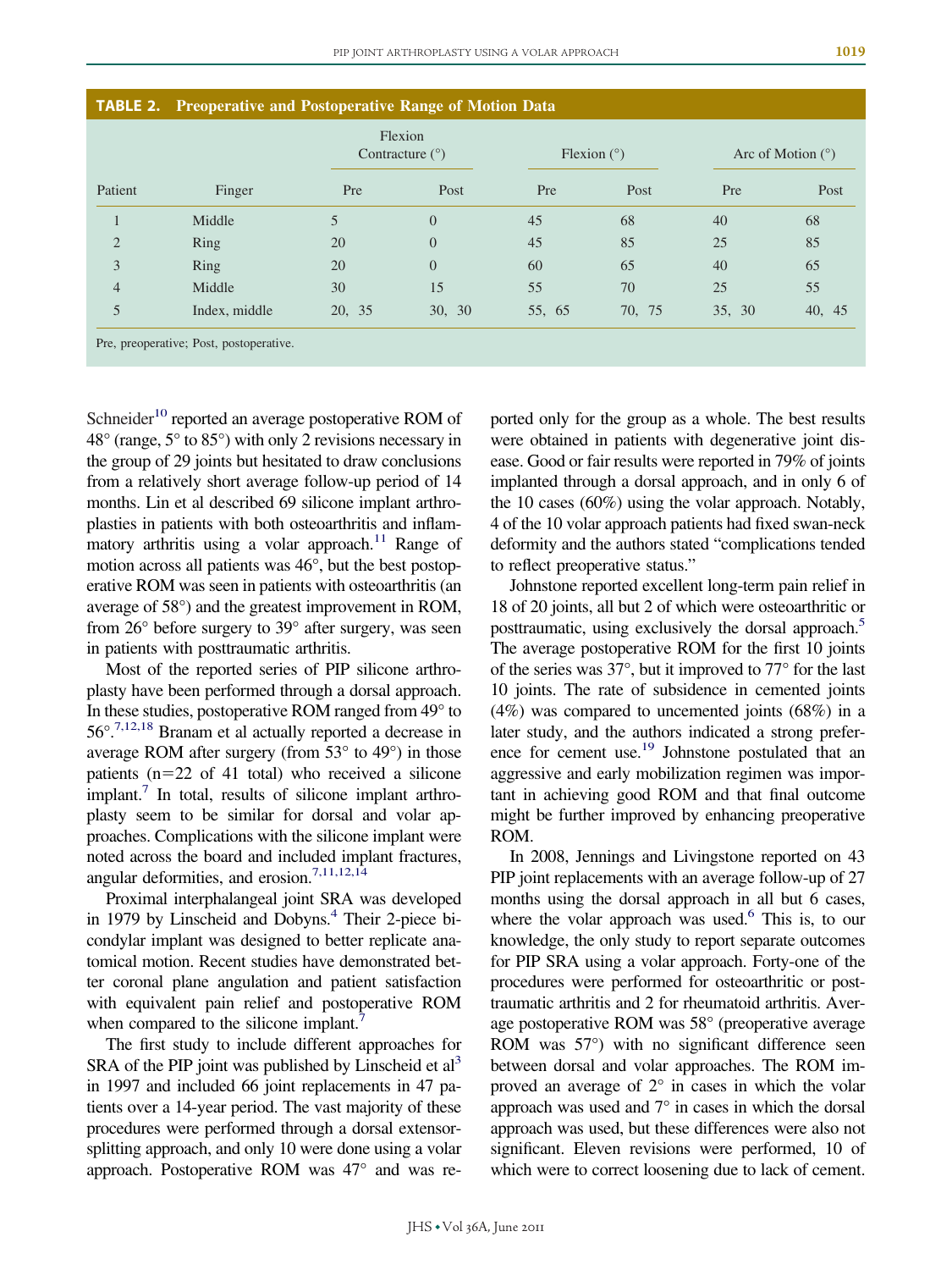In addition to the initial cobalt-chromium/ultra- high molecular weight polyethylene implant design studies, there have been studies of PIP SRA using a pyrolytic carbon implant.<sup> $7-9$ </sup> Tuttle and Stern and Bravo et al both used the dorsal approach.<sup>8,9</sup> Postoperative ROM results were in the same  $40^{\circ}$  to  $60^{\circ}$  range as most studies discussed earlier, with average ROM of 53° at average follow-up times of 13 months<sup>13</sup> and 19 months<sup>7</sup> and  $47^{\circ}$  at an average follow-up time of 37 months.<sup>9</sup> Tuttle and Stern noted complications in all but 3 joints, the most common being squeaking of the implant, contracture, and deformity, and admitted to largely unpredictable and varied results. Bravo et al did not observe any cases of squeaking joints and described minimal extension lag and good lateral and coronal alignment in most patients.

The dorsal approach remains the more frequently used technique because of its versatility and the surgeon's ability to treat various abnormalities of the extensor mechanism. The volar approach for PIP SRA has not been adequately evaluated. Although results with the dorsal approach are generally satisfactory, preservation of the extensor mechanism as well as early motion and rehabilitation are appealing indications for the volar approach, particularly in an active or highdemand patient.

We present 35-month average follow-up on a cohort of 6 PIP SRAs in active patients using a volar approach. This pilot series demonstrates that the volar approach can provide excellent postoperative motion in this highdemand group, with minimal complications. Because of the small number of patients in this series, it is difficult to directly compare the results with previous studies, although the final range of motion in this cohort compares favorably with all previous studies. Our results would support previous findings that demonstrate improved results in patients with osteoarthritis or posttraumatic arthritis.<sup>3,6,10,11,13</sup> In 3 of the 6 cases, the volar approach was associated with no extensor deficits; the maintenance of the integrity of the extensor apparatus would appear to be a distinct advantage of this approach.

The average increase in arc of motion of 27° reported in this series is better compared to other studies of PIP SRA. Johnstone<sup>5</sup> reported an average increase of  $20^{\circ}$ , but other studies<sup>6–9</sup> have reported no noteworthy changes in arc of motion after surgery for patients with osteoarthritis or posttraumatic arthritis. We believe that the increase in arc of motion seen in our patients with osteoarthritis or posttraumatic arthritis can be attributed to minimal disruption of the soft tissue sleeve and extensor mechanism and to the ability to begin full active ROM exercises within 3 days after surgery.

The 2 smallest arcs of motion and the 2 largest flexion contractures were seen in the oldest patient included in the series, an 89-year-old patient. At the time of surgery, this patient had diffuse osteoarthritis in all joints of both hands and lower extremities and had long-standing contractures in both hands. Despite these findings, which likely contributed to her modest improvement in arc of motion and persistent flexion contractures after surgery, this patient still plays golf and tennis twice weekly and reported only mild pain (2 on a scale of 1–5 according to a DASH questionnaire) 1 year after surgery. Excluding our elderly patient, the average arc of motion for the other 4 joints was 68° (range,  $55^{\circ}$  to  $85^{\circ}$ ) with 1 flexion contracture of  $15^{\circ}$ .

The only complication in our series was subsidence of our only uncemented implant. We agree with other authors $5,6,19$  who have concluded that cemented implants offer the best probability of avoiding subsidence and loosening. Although we have insufficient data to make a definitive conclusion regarding subsidence, our current approach is to broach the canals to accept a sufficiently large component that will provide maximal coverage of the cortical columns of the phalanges.

Although we believe that the volar approach offers distinct advantages over the dorsal approach in patients without extensor tendon dysfunction, the surgeon's level of comfort with each approach is important in deciding which to use. Early ROM and rehabilitation is possible with volar approach to PIP SRA, helping active individuals achieve desired increases in ROM. This case series demonstrates compelling data for a prospective, randomized study comparing dorsal and volar approaches to PIP SRA in active patients with osteoarthritis and posttraumatic arthritis.

#### <span id="page-5-0"></span>**REFERENCES**

- 1. Brannon EW, Klein G. Experiences with a finger-joint prosthesis. J Bone Joint Surg 1959;41A:87–102.
- <span id="page-5-1"></span>2. Flatt AE. The prosthetic replacement of rheumatoid finger joints. Rheumatism 1960;16:90–97.
- 3. Linscheid RL, Murray PM, Vidal MA, Beckenbaugh RD. Development of a surface replacement arthroplasty for proximal interphalangeal joints. J Hand Surg 1997;22A:286–298.
- <span id="page-5-2"></span>4. Linscheid RL, Dobyns JH, Beckenbaugh RD, Cooney WP III. Proximal interphalangeal joint arthroplasty with a total joint design. Mayo Clin Proc 1979;54:227–240.
- <span id="page-5-5"></span><span id="page-5-4"></span>5. Johnstone BR. Proximal interphalangeal joint surface replacement arthroplasty. Hand Surg 2001;6:1–11.
- <span id="page-5-3"></span>6. Jennings CD, Livingstone DP. Surface replacement arthroplasty of the proximal interphalangeal joint using the PIP-SRA implant: results, complications, and revisions. J Hand Surg 2008;33A:1565.e1–e11.
- 7. Branam BR, Tuttle HG, Stern PJ, Levin L. Resurfacing arthroplasty versus silicone arthroplasty for proximal interphalangeal joint osteoarthritis. J Hand Surg 2007;32A:775–788.